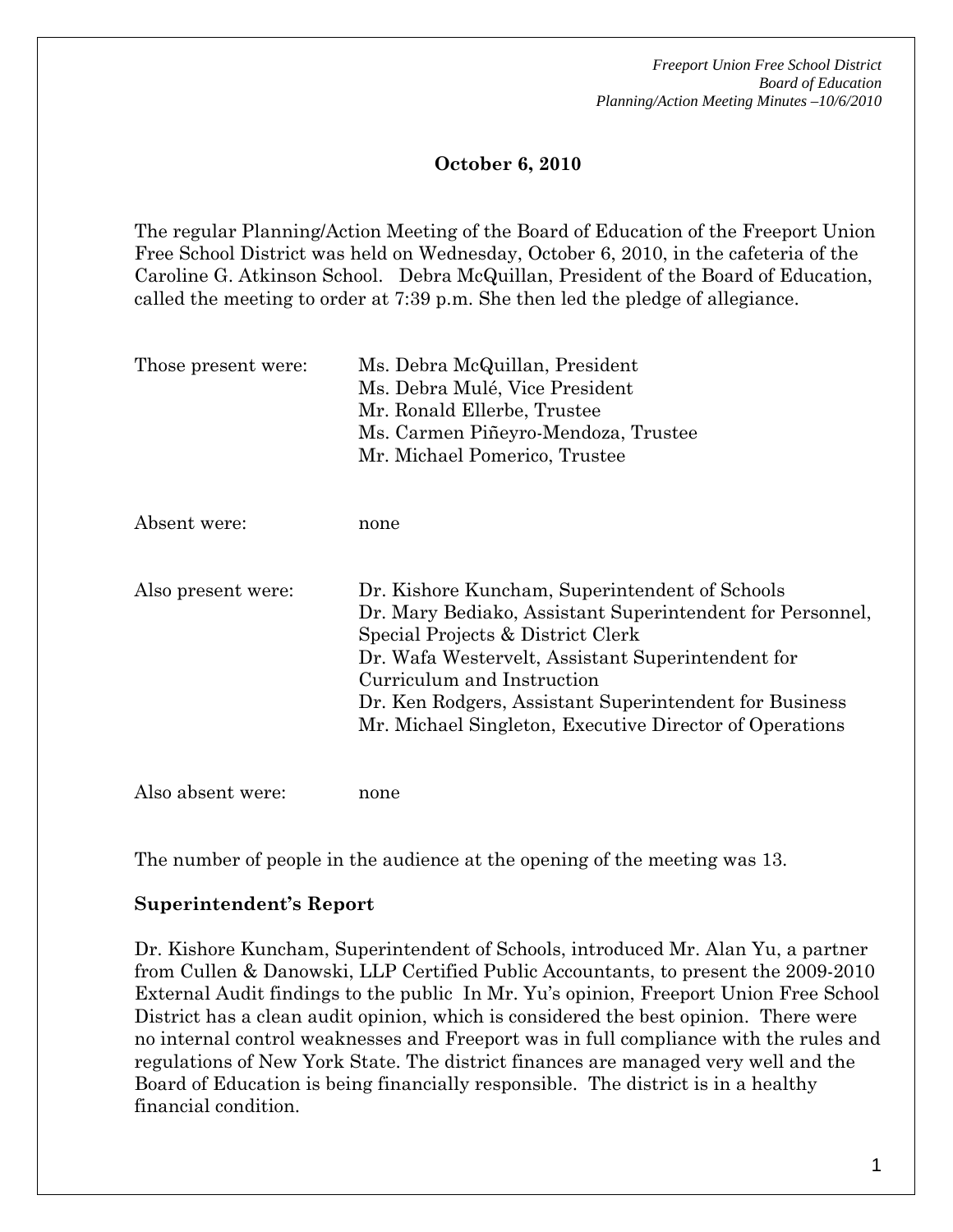The President of the Board, Ms Debra McQuillan thanked Mr. Yu for his firm's work and stated that the Board and Administration strive to maintain fiscal responsibility for the District and its children.

- The Superintendent then welcomed Dr. Ken Rodgers to the District and his first Board meeting.
- Dr. Kuncham thanked everyone for a wonderful turnout for "Peace Night" at Freeport High School. He spoke about the "butterfly effect" in which a butterfly flapping it's wings on one side of the world can have an effect on another side of the world.
- The Superintendent informed the Board and public that at our next meeting we would be celebrating School Board Recognition week. He invited everyone to join us for the occasion on October 20, 2010 at Bayview Avenue School
- Dr. Kuncham sent out congratulations to several people in the Freeport Family.
	- o Dr. Kuncham congratulated Dr. Wafa Westervelt, Assistant Superintendent for Curriculum and Instruction on the publication of her book, "Data Talk". He encouraged everyone to read her book.
	- o Principal of the Leo F. Giblyn School, Ms. Amanda Villalba has been honored by Nassau County.
	- o Caroline G. Atkinson's Assistant Principal, Ms. Connie Velez will be recognized on October 26, 2010 at the Freeport Recreation Center in honor of Hispanic Heritage month.
	- o Head Varsity Football Coach, Mr. Russ Cellen is being inducted into the C. W. Post Hall of Fame.
	- o Congratulations also for Columbus Avenue employee, Ms. Tina Nelson. She is this month's selected employee for the "Celebration of Success Program" and the theme was "Demonstrating Exemplary Effort".
- The attached presentations were made at the meeting as follows:
	- o Race-To-The-Top (RTTT) by Dr. Kuncham.
	- o Common Core State Standards (CCSS) by Dr. Westervelt.
	- o Annual Professional Personnel Review (APPR) by Dr. Bediako.

## **Questions from the Public**

.

The public was given the opportunity to address the Board of Education. Each speaker was allowed to address the Board for four minutes on any topic. The Board and administration addressed the comments from the public.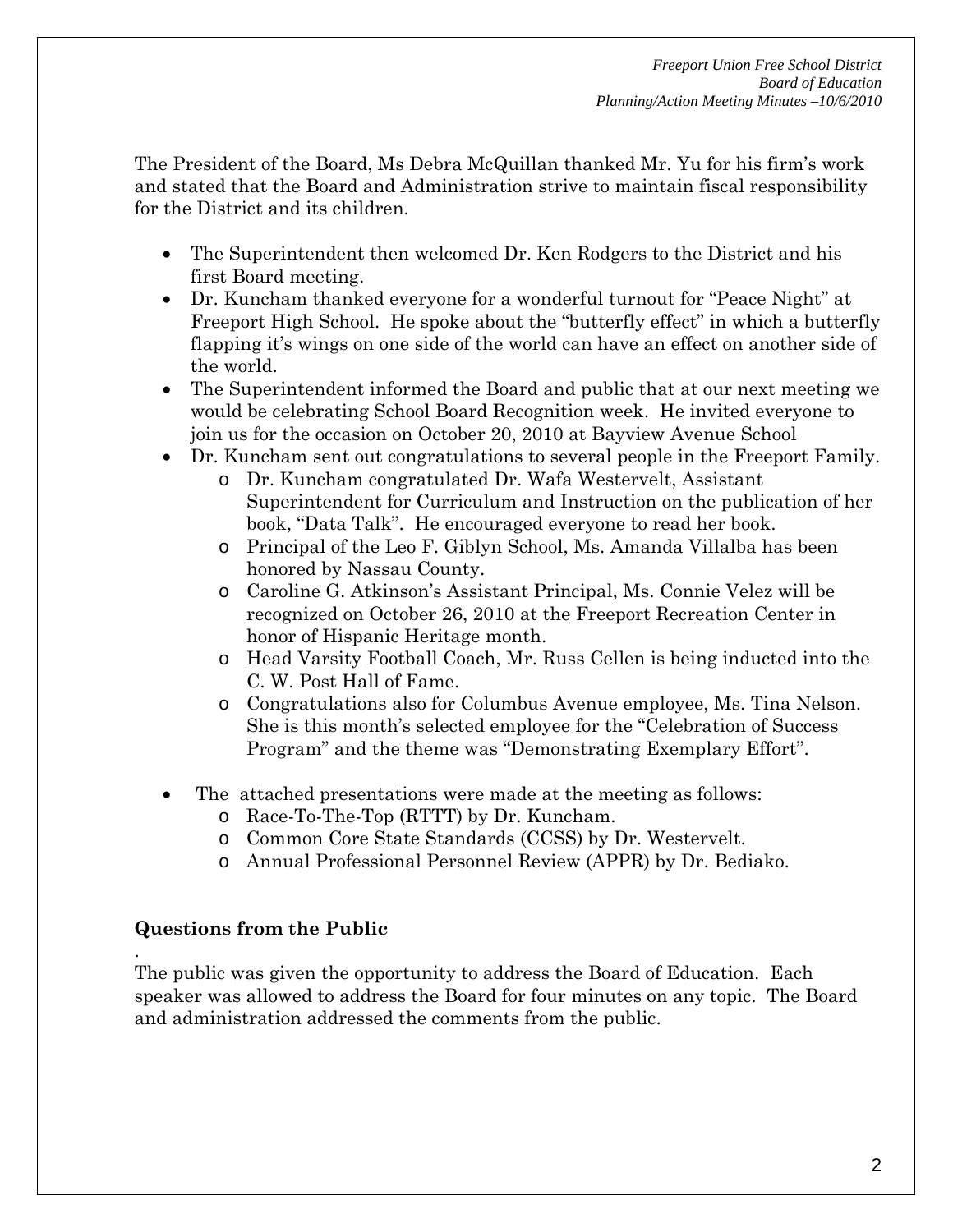*Freeport Union Free School District Board of Education Planning/Action Meeting Minutes –10/6/2010* 

#### **Items for Action**

On a motion by Ms. Mulé and a seconded by Ms. Piñeyro-Mendoza the following item was approved:

### **CSE/CPSE Minutes**

**BE IT RESOLVED,** that the Board of Education of the Freeport Union Free School District hereby accepts the minutes of the meetings of the committees on special education and preschool special education for the following dates:

August 13, 2010, September 13, 14, 16, 23, 2010.

The vote was unanimous, McQuillan, Ellerbe, Mulé, Piñeyro-Mendoza and Pomerico.

On a motion by Ms. Piñeyro-Mendoza and a seconded by Mr. Ellerbe, the following motion was approved:

### **Budget Transfers – General Fund Fiscal Year 2009-2010**

**BE IT RESOLVED,** that the Board of Education of the Freeport Union Free School District hereby approves the attached General Fund transfers for End of Year 2009- 2010.

The vote was unanimous, McQuillan, Ellerbe, Mulé, Piñeyro-Mendoza and Pomerico

On a motion by Mr. Ellerbe and a seconded by Mr. Pomerico, the following motion was approved:

## **Acceptance of the Final Copy of the Financial Statements for the Fiscal Year ending June 30, 2010.**

**BE IT RESOLVED,** that the Board of Education of the Freeport Union Free School District hereby accepts the final copy of the Financial Statements for the Fiscal Year Ending June 30, 2010.

The vote was unanimous, McQuillan, Ellerbe, Mulé, Piñeyro-Mendoza and Pomerico

## **Executive Session**

At 9:32 p.m. Ms. Piñeyro-Mendoza moved to adjourn to executive session for one particular matter of personnel. The motion was seconded by Mr. Ellerbe and passed